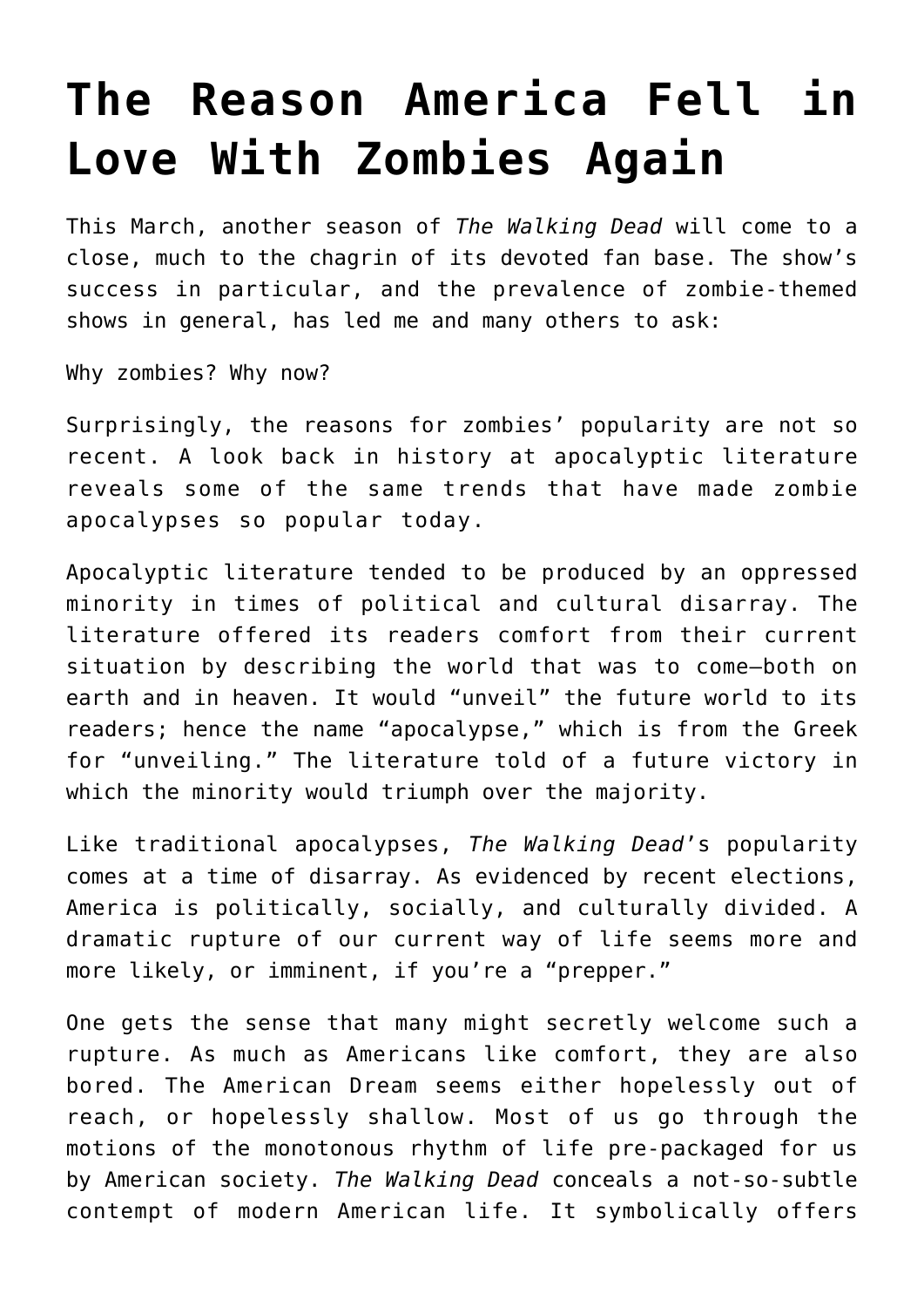"victory" in the form of the destruction of this way of life and a return to a simpler (though plague-ridden) existence.

And this leads me to note another shared characteristic of traditional apocalypse and zombie apocalypse: *the "victory" always comes from the outside, rather than from human activity*. Past apocalyptic literature was typically written by those who had removed themselves from the dominant society—such as the authors of the famous Dead Sea Scrolls. They had abandoned the attempt to transform society, and contented themselves with living on the outskirts of it. The meaning of their lives was centered on a passive waiting for a major event to happen.

In *The Walking Dead*, too, the characters are awoken from their slumber by an external event. Most of the world's population has been turned into zombies, and the remaining humans have no choice but to engage in a constant battle in order to survive against threats of violence, scarcity of food, and the elements. Meaning has been thrust upon them in the form of this singularly-focused life. The dramatic sub-plots happen within this overarching narrative of survival.

Apocalypses have traditionally served to offer hope, but they can also feed into the chronic human temptation to wait for things outside of us to give our lives meaning: a cataclysmic event, the election of a new president, a change in public policy… you name it.

But, according to Aristotle, the attainment of happiness cannot be completely dependent on things outside of us, for that leaves happiness to chance. No matter what the historical situation, we can always do the good, we can always live more virtuously, and we can always foster and deepen our relationships with those around us.

It will be through transformation within that our lives and our societies take on meaning, not from zombies without.?